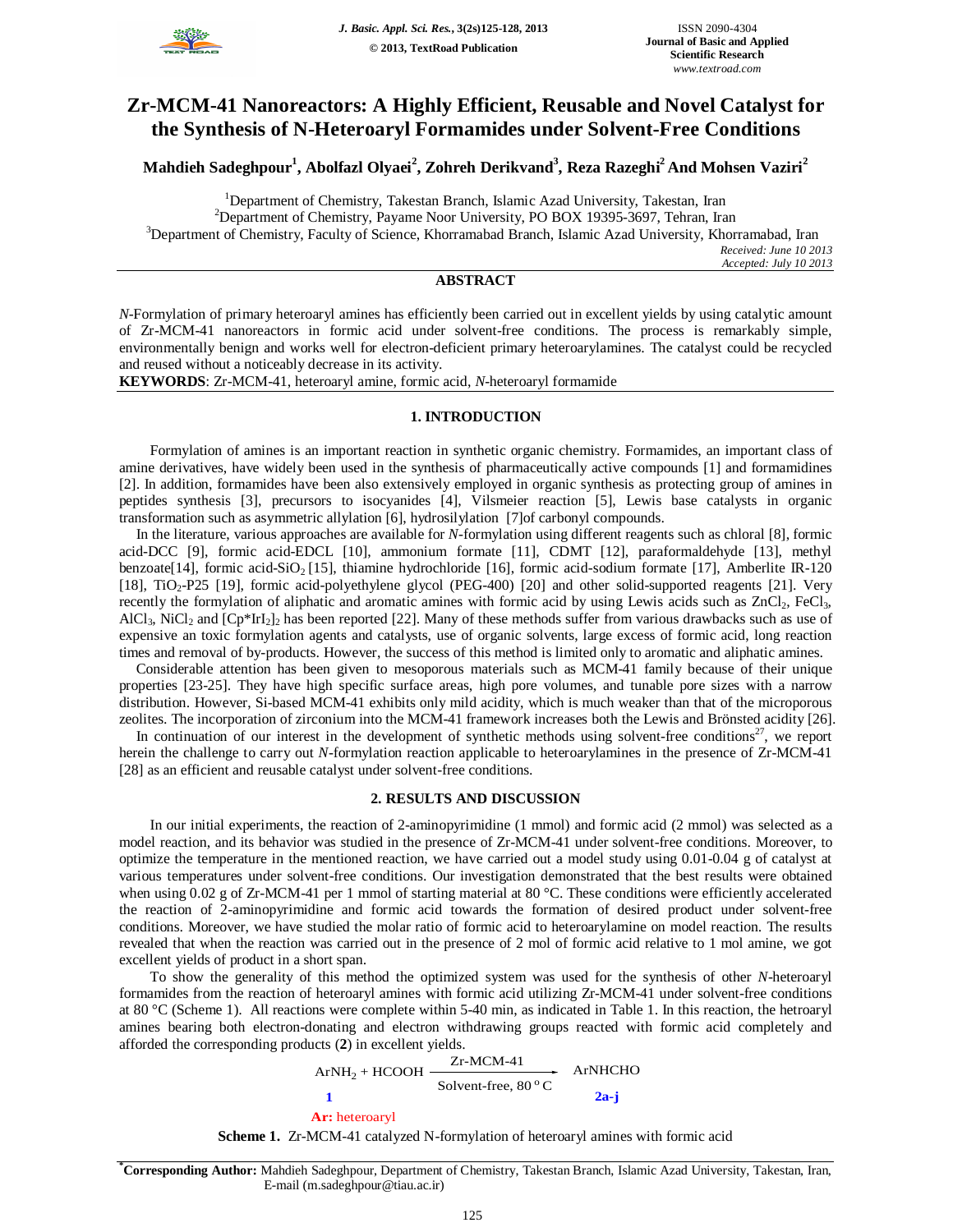| Entry            | <b>Product</b>                                                                    | $\overline{2}$             | ---- ------ <i>-,</i> -- <i>- - ,</i><br>Time (min) | $        -$<br>Yield $(\% )$ | M.P (°C) |
|------------------|-----------------------------------------------------------------------------------|----------------------------|-----------------------------------------------------|------------------------------|----------|
| $\mathbf{1}$     | $\begin{array}{c}\n\begin{array}{c}\n\diagup N \\ \diagdown N\n\end{array}$ NHCHO | $2\mathrm{a}$              | 15                                                  | 91                           | 146-148  |
| $\overline{2}$   | $\overline{Me}$<br>$\overline{N}$<br>$\overline{N}$<br>NHCHO<br>Me                | 2 <sub>b</sub>             | 40                                                  | 88                           | 120-122  |
| $\mathbf{3}$     | $Me$<br>$M$<br>$\rightarrow N$<br>$N$<br>NHCHO                                    | $2\mathrm{c}$              | 20                                                  | 89                           | 155-156  |
| $\boldsymbol{4}$ | Me <sub>1</sub><br>$\varepsilon > N$<br>$\rightarrow$ NHCHO                       | 2d                         | 25                                                  | 91                           | 298-300  |
| $\overline{5}$   | Me<br>$\rightarrow$ NHCHO                                                         | $2\mathrm{e}$              | $\overline{5}$                                      | 90                           | 135-136  |
| $\boldsymbol{6}$ | $\nu$ NHCHO<br>Ñ.                                                                 | $2\ensuremath{\mathrm{f}}$ | 10                                                  | 91                           | 128-129  |
| $\overline{7}$   | <b>HQ</b><br>$\rightarrow$ NHCHO                                                  | $2\mathrm{g}$              | $\overline{5}$                                      | 86                           | 148-149  |
| $\bf 8$          | $\begin{bmatrix} N \\ S \end{bmatrix}$ -NHCHO                                     | $2\mathrm{h}$              | 30                                                  | 89                           | 160-162  |
| 9                | NHCHO                                                                             | 2i                         | 40                                                  | 92                           | 248-250  |

**Table 1.** Synthesis of *N*-heteroaryl formamides catalyzed by Zr-MCM-41

From the green chemistry point of view, efficient recovery and reuse of the catalyst is highly desirable, thus the recovery and reusability of Zr-MCM-41 was investigated. After the reaction was completed, ethyl acetate was added until the solid crude product was dissolved. Then, Zr-MCM-41 as the catalyst was isolated from the mixture of reaction by simple filtration and reused again after washing with ethyl acetate. The reusability of Zr-MCM-41 was examined efficiently (without any activation) by using 2-aminopyrimidine as a model substrate. The recovered Zr-MCM-41were reused directly for four consecutive cycles and all the results are tabulated in Table 2.

The surface acidity of the mesoporous solids is significantly influenced by the incorporation of zirconium ions into the framework. The addition of zirconium creates Brönsted acid sites and also enhances the acid strength of both the Lewis and Brönsted acid sites. The diameter of  $Zr^{4+}$  is much larger than that of  $Si^{4+}$  and when smaller  $Si^{4+}$  ions are replaced by larger  $Zr^{4+}$  ions in the framework of the solid the bond length of  $Zr$ –O–Si clearly differs from that of Si–O–Si. This must lead to the deformation of some structures and the generation of microstrain in the lattice cell. This feature can be useful for reactions that require both types of acid sites. Therefore, a plausible mechanism for the formation of *N*heteroaryl formamides is shown in Scheme 2. The reaction is thought to proceed in a stepwise manner. Firstly, we assumed that the reaction may proceed via the nucleophilic addition of amine to formic acid catalyzed by Zr-MCM-41. Subsequent dehydration was carried out in the presence of Zr-MCM-41 to give the final product.

**Table 2.** Recyclability of the catalyst for the synthesis of xanthenes **No of Cycles<sup>a</sup> Fresh Run 1 Run 2 Run 3 Yields<sup>b</sup>** 94 92 91 **Time (min)** 15 15 15 15 15

<sup>a</sup>Reaction conditions: 2-aminopyrimidine (1 mmol) and formic acid (2 mmol): Catalyst (0.02 g), Temperature: 80 °C, <sup>b</sup>Isolated yields



**Scheme 2.** Plausible mechanism for the synthesis of N-heteroaryl formamides

All products were well characterized by  ${}^{1}H$  NMR,  ${}^{13}C$  NMR, FT IR, mass spectra, Elemental Analyses and melting point. Identification of products **2a–j** was carried out on the basis of spectroscopic information. For example, in the <sup>1</sup>H NMR spectrum of compound **2j** the aromatic moieties gave two well-resolved doublet of doublet spin systems at about δ 7.12 and 8.45 ppm. The CHO and NH protons appeared as two broad signals at about δ 8.56 and 11.86 ppm, respectively. Upon addition of D<sub>2</sub>O into the NMR tube, the broad signal at  $\delta$  11.86 ppm disappears. Elemental analysis, FT-IR and Mass spectra are in agreement with the proposed structure.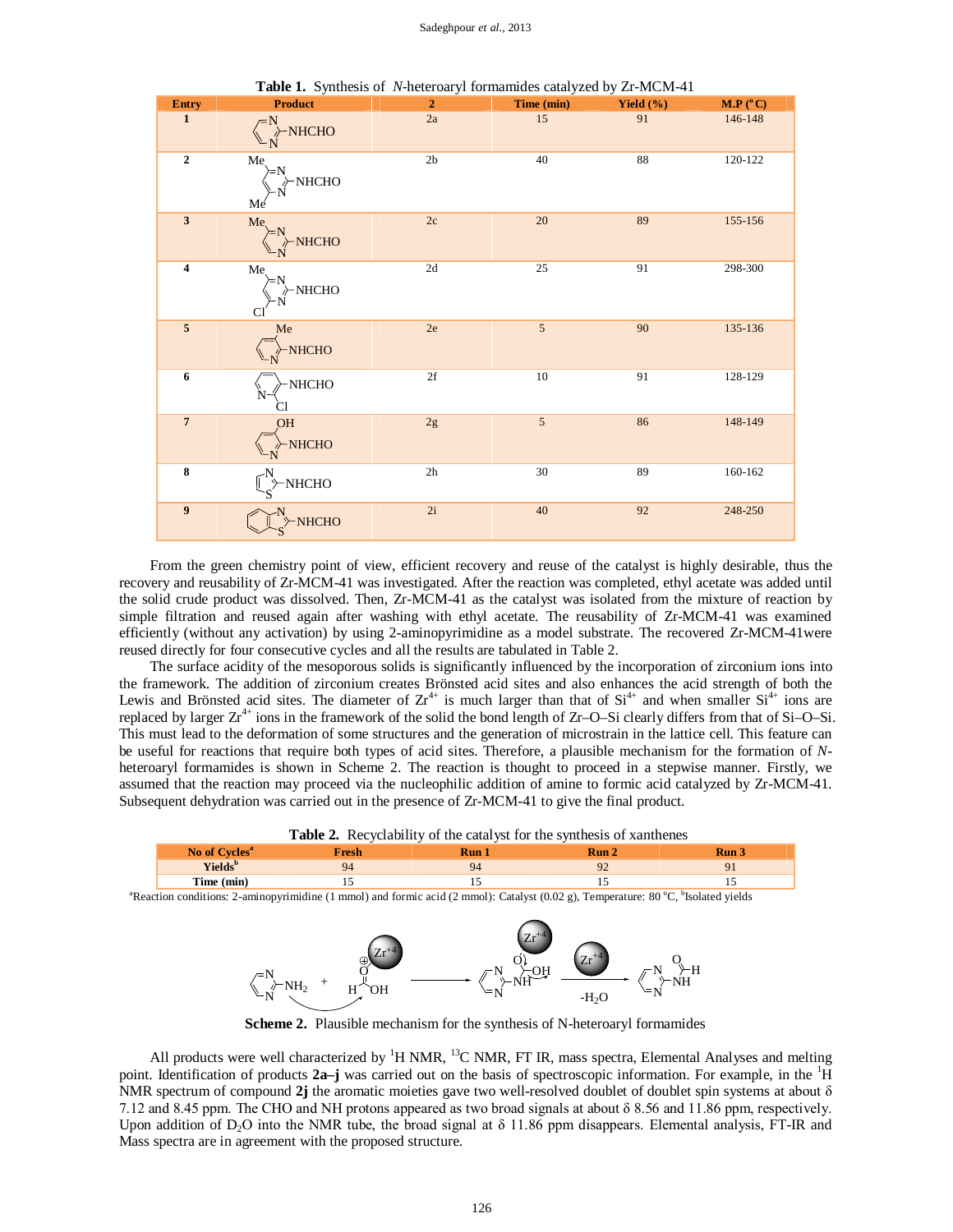# **3. Experimental**

All commercially available chemicals and reagents were used without further purification. Melting points were determined with an Electrothermal model 9100 apparatus and are uncorrected. IR spectra were recorded on a Shimadzu 4300 spectrophotometer. The  ${}^{1}H$  and  ${}^{13}C$  NMR spectra were recorded in DMSO-d<sub>6</sub> on Bruker DRX-500 Avance spectrometers. Chemical shifts (δ) are reported in parts per million andare referenced to the NMR solvent. Mass spectra of the products were obtained with a HP (Agilent technologies) 5937 mass selective detector. Elemental analyses were carried out by a CHN–O–Rapid Heraeus elemental analyzer (Wellesley, MA).

## **General procedure for the synthesis of** *N***-heteroaryl formamide (2a-j)**

To a mixture of heteroarylamine (1 mmol) and formic acid (2 mmol) was added Zr-MCM-41 powder (0.02 g). The reaction mixture was magnetically stirred on a preheated oil bath at 80 °C for the appropriate time as indicated in Table 2. After completion of the reaction, as indicated by TLC, the reaction mixture was cooled at room temperature. Then, ethyl acetate (10 mL) was added. Catalyst was recovered by centrifuging the organic layer and reutilized for the same reaction. The organic layer was washed with saturated NaHCO<sub>3</sub> and dried (Na<sub>2</sub>SO<sub>4</sub>), filtered and concentrated under vacuum to provide crude product which was purified by column chromatography on silica gel to afford the corresponding white products.

#### *N***-(4,6-Dimethyl-2-pyrimidinyl)formamide (2b)**

IR (KBr): 3171, 3063, 2999, 2835, 1709, 1605, 1549, 1447, 1371, 1232, 868 cm<sup>-1</sup>; <sup>1</sup>H NMR (500 MHz, DMSO-d<sub>6</sub>): 2.34 (s, 6H, 2 x *CH3*), 6.94 (s, 1H, *pyrimidine-H5*), 9.37 (d , 1H, *J* = 9.90 Hz, *CHO*), 10.76 (d , 1H, *J* = 9.90 Hz, NH) ppm; <sup>13</sup>C NMR (125 MHz, DMSO-d<sub>6</sub>): 24.21, 116.41, 158.02, 163.97, 168.75 ppm; MS (EI): m/z 151 (M<sup>+</sup>), 150, 149, 132, 124, 123, 108, 104; Anal. calcd. For C7H9N3O: C, 55.63; H, 5.96; N, 27.81. Found: C, 55.60; H, 6.01; N, 27.87.

# *N***-(4-Methyl-2-pyrimidinyl)formamide (2c)**

IR (KBr): 3143, 3090, 2991, 2818, 1693, 1599, 1570, 1518, 1404, 1373, 1308, 1219, 841 cm<sup>-1</sup>; <sup>1</sup>H NMR (500 MHz, DMSO-d6): 2.40 (s, 3H, *CH3*), 7.07 (d, 1H, *J* = 5.05 Hz, *pyrimidine-H5*), 8.44 (d, 1H, *J* = 5.05 Hz, *pyrimidine-H6)* 9.38 (d, 1H,  $J = 9.55$  Hz, *CHO*), 10.86 (d, 1H,  $J = 9.55$  Hz, *NH*) ppm; <sup>13</sup>C NMR (125 MHz, DMSO-d<sub>6</sub>): 24.44, 117.28, 158.23, 158.86, 163.98, 169.42 ppm; MS (EI): m/z 137 (M<sup>+</sup>), 109, 94, 82, 67; Anal. calcd. For C<sub>6</sub>H<sub>7</sub>N<sub>3</sub>O: C, 52.55; H, 5.11; N, 30.65. Found: C, 52.50; H, 5.15; N, 30.71.

### *N***-(4-Chloro-6-methyl-2-pyrimidinyl)formamide (2d)**

IR (KBr): 3287, 3070, 2884, 2738, 1686, 1598, 1351, 1085, 846 cm<sup>-1</sup>; <sup>1</sup>H NMR (500 MHz, DMSO-d<sub>6</sub>): 2.20 (s, 3H, *CH*<sub>3</sub>), 5.77 (s, 1H, *pyrimidine-H5*), 8.31 (s, 1H, *CHO*), 12.70 (br, 1H, *NH*) ppm; <sup>13</sup>C NMR (125 MHz, DMSO-d<sub>6</sub>): 18.89, 102.92, 153.17, 153.33, 154.20, 160.89 ppm; MS (EI): m/z 173 (M+2)<sup>+</sup>, 171 (M<sup>+</sup>), 125, 109, 97, 84, 68, 43; Anal. calcd. For C6H6ClN3O: C, 42.10; H, 3.50; N, 24.56. Found: C, 42.07; H, 3.52; N, 24.53.

# *N***-(3-Methyl-2-pyridinyl)formamide (2e)**

IR (KBr): 3234, 3150, 2995, 2820, 1691, 1587, 1483, 1460, 1286, 793 cm<sup>-1</sup>; <sup>1</sup>H NMR (500 MHz, DMSO-d<sub>6</sub>): 2.22 (s, 3H, *CH3*), 7.07-8.12 (m, 3H, *pyridine-H*), 9.22 (d, 1H, *J* = 5.40 Hz, *CHO*), 10.11 (d, 1H, *J* = 5.40 Hz, *NH*) ppm; <sup>13</sup>C NMR (125 MHz, DMSO-d<sub>6</sub>): 17.46, 120.63, 140.32, 146.23, 150.678, 163.95, 164.07 ppm; MS (EI): m/z 136 (M<sup>+</sup>), 108, 107, 91, 81, 80; Anal. calcd. For C7H8N2O: C, 61.76; H, 5.88; N, 20.58. Found: C, 61.80; H, 5.82; N, 20.60. *N***-(2-Chloro-3-pyridinyl)formamide (2f)**

IR (KBr): 3238, 3080, 2995, 2899, 1691, 1664, 1591, 1564, 1398, 1292, 797 cm<sup>-1</sup>; <sup>1</sup>H NMR (500 MHz, DMSO-d<sub>6</sub>): 7.42-8.41 (m, 3H, *pyridine-H*), 8.51 (d, 1H, *J* = 7.70 Hz, *CHO*), 10.05 (br, 1H, *NH*) ppm; <sup>13</sup>C NMR (125 MHz, DMSOd<sub>6</sub>): 124.40, 131.75, 132.22, 141.31, 145.39, 161.82 ppm; MS (EI): m/z 158 (M+2)<sup>+</sup>, 156 (M)<sup>+</sup>, 128, 121, 100, 92, 65; Anal. calcd. For C<sub>6</sub>H<sub>5</sub>ClN<sub>2</sub>O: C, 46.15; H, 3.20; N, 17.94. Found: C, 46.20; H, 3.22; N, 18.02.

#### *N***-(3-Hydroxy-2-pyridinyl)formamide (2g)**

IR (KBr): 3431, 3343, 3108, 2995, 2816, 1671, 1562, 1478, 1289, 893 cm<sup>-1</sup>; <sup>1</sup>H NMR (500 MHz, DMSO-d<sub>6</sub>): 5.60 (br, 2H, *NH, OH*), 6.39-7.41 (m, 3H, *pyridine-H*), 8.17 (s, 1H, *CHO*) ppm; <sup>13</sup>C NMR (125 MHz, DMSO-d6): 112.83, 119.14, 136.77, 139.93, 150.74, 164.01 ppm; MS (EI): m/z 138 (M)<sup>+</sup>, 110, 97, 82, 65; Anal. calcd. For C<sub>6</sub>H<sub>6</sub>N<sub>2</sub>O<sub>2</sub>: C, 52.17; H, 4.34; N, 20.29. Found: C, 52.12; H, 4.36; N, 20.31.

#### *N***-(2-Thiazolyl)formamide (2h)**

IR (KBr): 3169, 3132, 2901, 2854, 2704, 1693, 1564, 1437, 1288, 881 cm<sup>-1</sup>; <sup>1</sup>H NMR (500 MHz, DMSO-d<sub>6</sub>): 7.26 (d, 1H, *J* = 3.55 Hz, *thiazole-H*), 7.49 (d, 1H, *J* = 3.55 Hz, *thiazole-H),* 8.47 (s , 1H, *CHO*), 12.23 (s , 1H, *NH*) ppm; <sup>13</sup>C NMR (125 MHz, DMSO-d<sub>6</sub>): 114.83, 138.58, 157.17, 160.26 ppm; MS (EI): m/z 128 (M<sup>+</sup>), 100, 99, 73, 69, 58; Anal. calcd. For C4H4N2OS: C, 37.50; H, 3.12; N, 21.87. Found: C, 37.55; H, 3.10; N, 21.90.

### *N***-(2-Benzothiazolyl)formamide (2i)**

IR (KBr): 3171, 3057, 2892, 2850, 1694, 1560, 1443, 1272, 840 cm<sup>-1</sup>; <sup>1</sup>H NMR (500 MHz, DMSO-d<sub>6</sub>): 7.28-7.99 (m, 4H, *Ar-H*), 8.58 (s, 1H, *CHO*), 12.50 (br, 1H, *NH*) ppm; <sup>13</sup>C NMR (125 MHz, DMSO-d<sub>6</sub>): 121.23, 122.28, 124.28, 126.71, 132.02, 148.87, 156.72, 161.04 ppm; MS (EI): m/z 178 (M<sup>+</sup>), 150, 123, 108, 96, 82, 69; Anal. calcd. For C8H6N2OS: C, 53.93; H, 3.37; N, 15.73. Found: C, 53.90; H, 3.42; N, 15.80.

# *N***-(2-Benzimidazolyl)formamide (2j)**

IR (KBr): 3343, 3033, 2883, 1694, 1593, 1452, 1213, 733 cm<sup>-1</sup>; <sup>1</sup>H NMR (500 MHz, DMSO-d<sub>6</sub>): 7.09-7.46 (m, 4H, Ar-H), 8.56 (s, 1H, CHO), 11.86 (br, 2H, NH) ppm; <sup>1</sup>H NMR (500 MHz, DMSO-d<sub>6</sub> +D<sub>2</sub>O): 7.11-7.46 (m, 4H, Ar-H), 8.52 (s, 1H, CHO) ppm; <sup>13</sup>C NMR (125 MHz, DMSO-d<sub>6</sub>): 114.67, 121.66, 138.22, 146.13, 161.48 ppm; MS (EI): m/z 161 (M<sup>+</sup>), 133, 105, 90, 78; Anal. calcd. For C<sub>8</sub>H<sub>7</sub>N<sub>3</sub>O: C, 59.62; H, 4.34; N, 26.08. Found: C, 59.60; H, 4.39; N, 26.14.